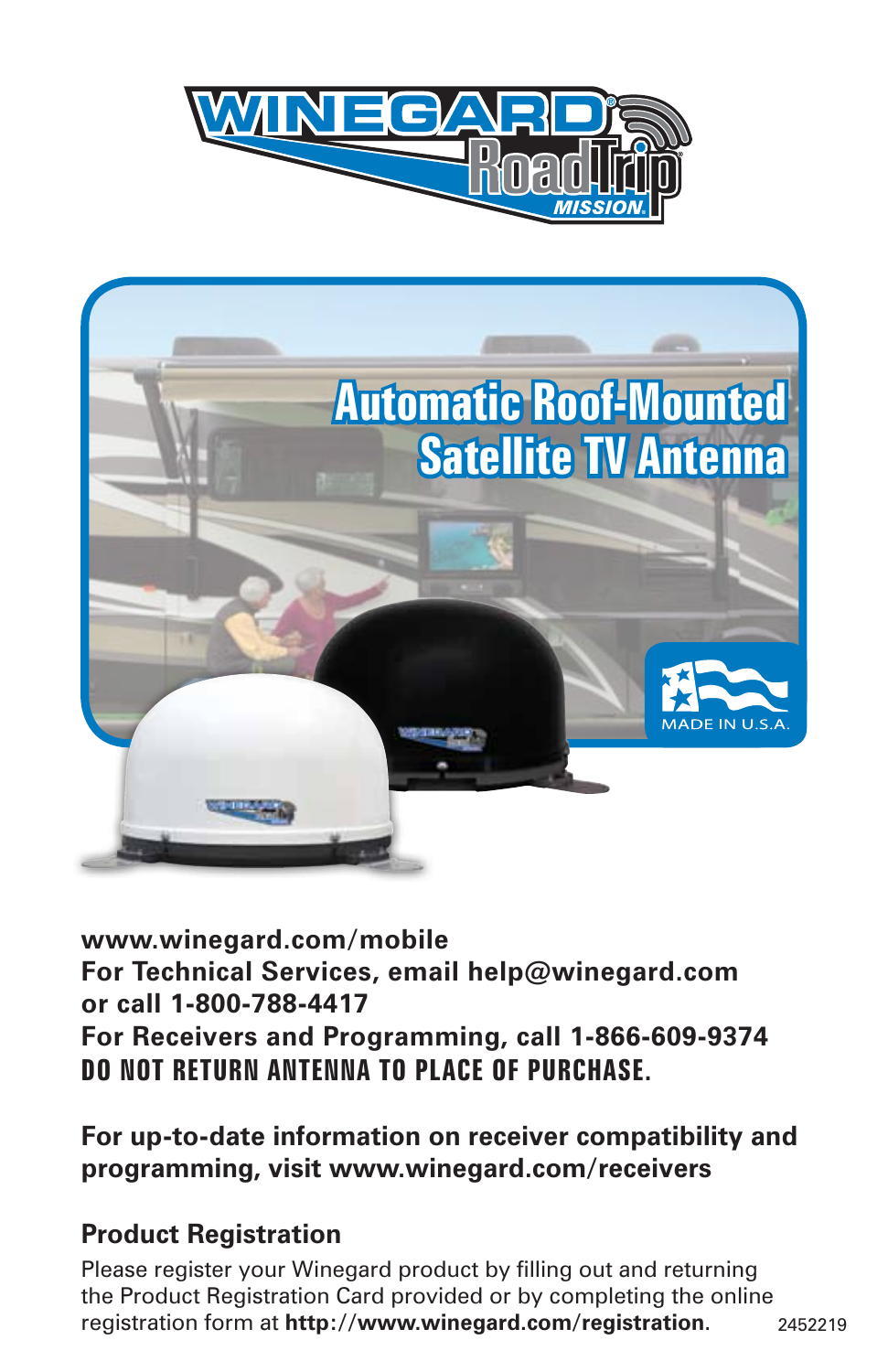## **Specifications**

- Supports up to two single or one dual receiver
- Depending on receiver type and location, can access the following satellites:

#### **DISH® Western Arc**:

110°, 119°, 129°

#### **DISH Hybrid:**

110°, 119°, 61.5°

#### **DISH Eastern Arc:**

61.5°, 72°, 77° **DIRECTV®:**119° or 101° (will not receive HD on 110° or any KA-band HD on 99° and 103°) **Bell TV™:** 91° or 82°

- Elevation range 15° to 65°
- Azimuth  $+360^{\circ}$  (0-692°)
- • UV-protected plastic dome
- Compact size 20" diameter, 12.9" height Shipping size: 15 ¾" x 22 ½" x 22 ½"
- • Specifications for max amperage: 5.0 A
- Specifications for unit operating voltage: 10.5–13.8 V
- Specifications for supply voltage: 12–13.8 V



## **Models**

#### **Tracking Models**

RT4000T (white dome) RTT-40W (white dome) RT4035T (black dome) RTT-40B (black dome)

#### **Stationary Models**

RT4000S (white dome) RTS-40W (white dome) RT4035S (black dome) RTS-40B (black dome)

One dome and base with electronics, dish and dual LNBF are included with the Mission antenna. Aftermarket versions also include all mounting hardware and cabling required for a single receiver installation.

#### **Safety Recommendations**



Do not attempt to install this system in the rain or under any wet conditions. Moisture may affect electronics and void your warranty.



Do not paint this antenna. Painting the Mission antenna will void your warranty.

For best performance and to reduce signal acquisition time, park the vehicle on a level surface that is free of obstructions such as trees or large buildings. Make sure you have a clear view of the southern sky.

# **Trademarks**

Winegard, RoadTrip, and Mission are registered trademarks of Winegard Company. DISH is a registered trademark of DISH Network L.L.C. DIRECTV is a registered trademark of DIRECTV, Inc., a unit of Hughes Electronics Corp. Bell TV is a trademark of Bell Canada, Inc.

Reference made to products or services provided by companies, other than Winegard Company, does not represent any endorsement of those products or services.

## **Disclaimer**

Although every effort has been made to ensure that the information in this manual is correct and complete, no company shall be held liable for any errors or omissions in this manual. Changes and technological advances are continuously being made in the satellite market. Information provided in this manual was accurate at time of printing. If the RoadTrip Mission antenna does not function as expected, please contact Winegard Company at 1-800-788-4417, or visit our website at www.winegard.com/mobile.

# **Unpacking the Unit**



If using a knife to open carton, be careful. Do not cut the dome on the unit.



 $\leq$  Use two people when removing the unit from the carton.

Open box, and remove packing material. Lift the unit out of the box vertically. Do not turn box and "roll" out the unit. Do not turn box upside-down to remove.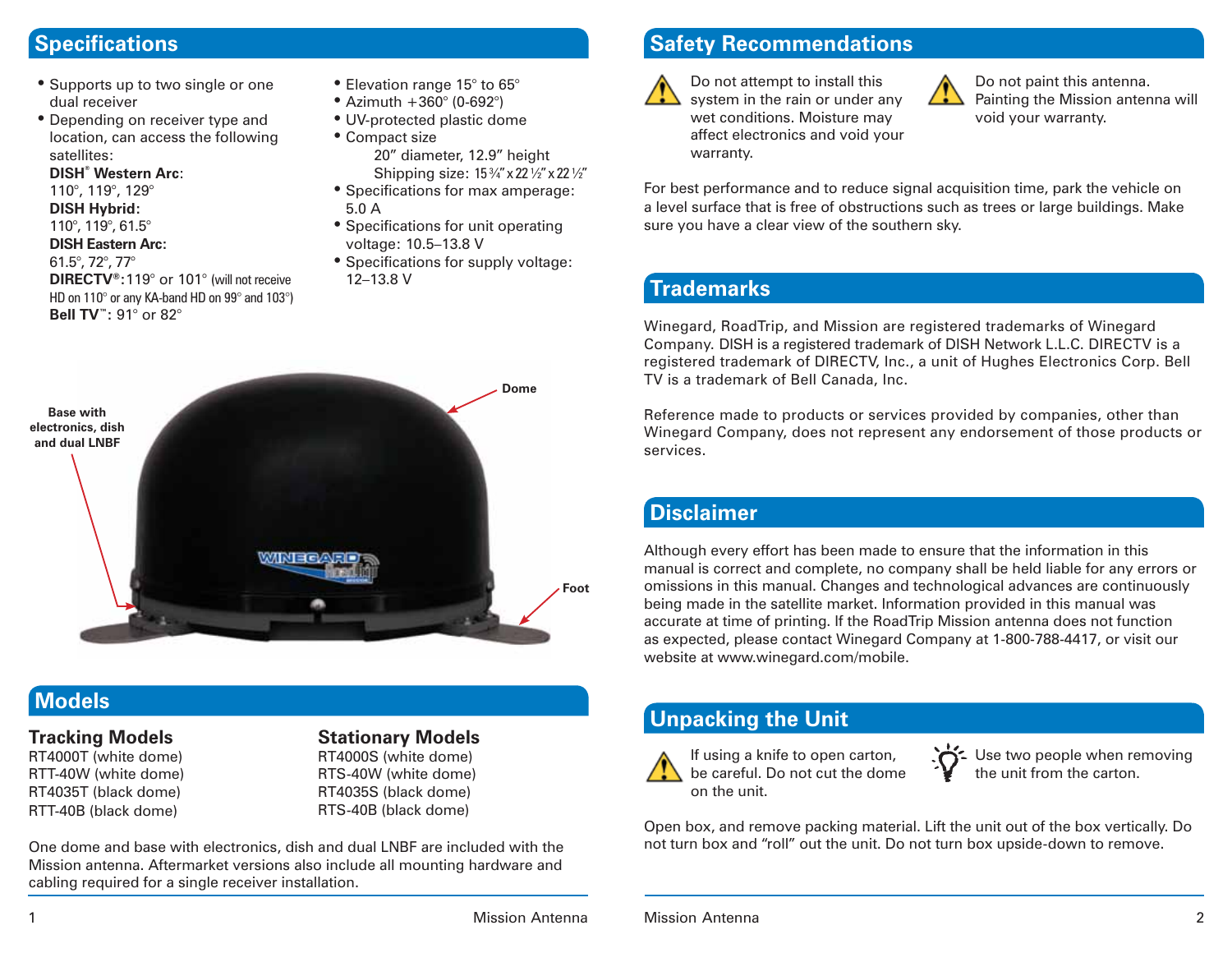## **Quick Reference Guide**

The Mission antenna switch settings are preset for DIRECTV. If you have a DISH or Bell TV receiver, you *must* change the numbered switches found on the electronics box under the dome.



Hybrid mode is for use in areas where the 129**°** satellite is not available and standard DISH settings fail to provide HD programming.

# **Installing Unit on Roof of Vehicle**



- Select a level spot on your roof for installation. Level the base front-to-back and side-to-side. If the base is not level, the antenna may require more time to locate the correct satellite or may not locate the correct satellite. 1
- Ensure proper distance to other rooftop equipment is maintained. Be sure no roof-mounted equipment is blocking the satellite "line of sight". See **Figure 1**. 2



# **Installing Unit on Roof of Vehicle, Cont.**

**3** After selecting a location for the unit, place the unit so that the centerline of the dome is on or parallel to the centerline of the vehicle. The centerline of the dome runs from the point between the two back feet where cable connections are located to the opposite point directly between the two front feet. Position base so that cables exit toward the rear of the vehicle.



- To ensure proper installation, check that the distance from the edge of the roof to the rear corner of any foot is at least 12". 4
- 5 Place the unit on the roof in its permanent location, and mark around each base foot. See **Figure 3**.

#### **Figure 3**



- 6 Clean the roof area where the base feet will attach to the roof; do not erase your marks.
- 7 Put approved sealant in the areas marked for the base feet. Check with your vehicle manufacturer for approved sealant. Place the base feet on top of the sealant.
- 8 Before using the supplied mounting screws, check with your vehicle manufacturer for any special screw requirements. Screw down with three screws for each foot. After all base feet are secured to the roof, put sealant around the edge of feet and over screws. Do not apply sealant to the hex nuts on the feet.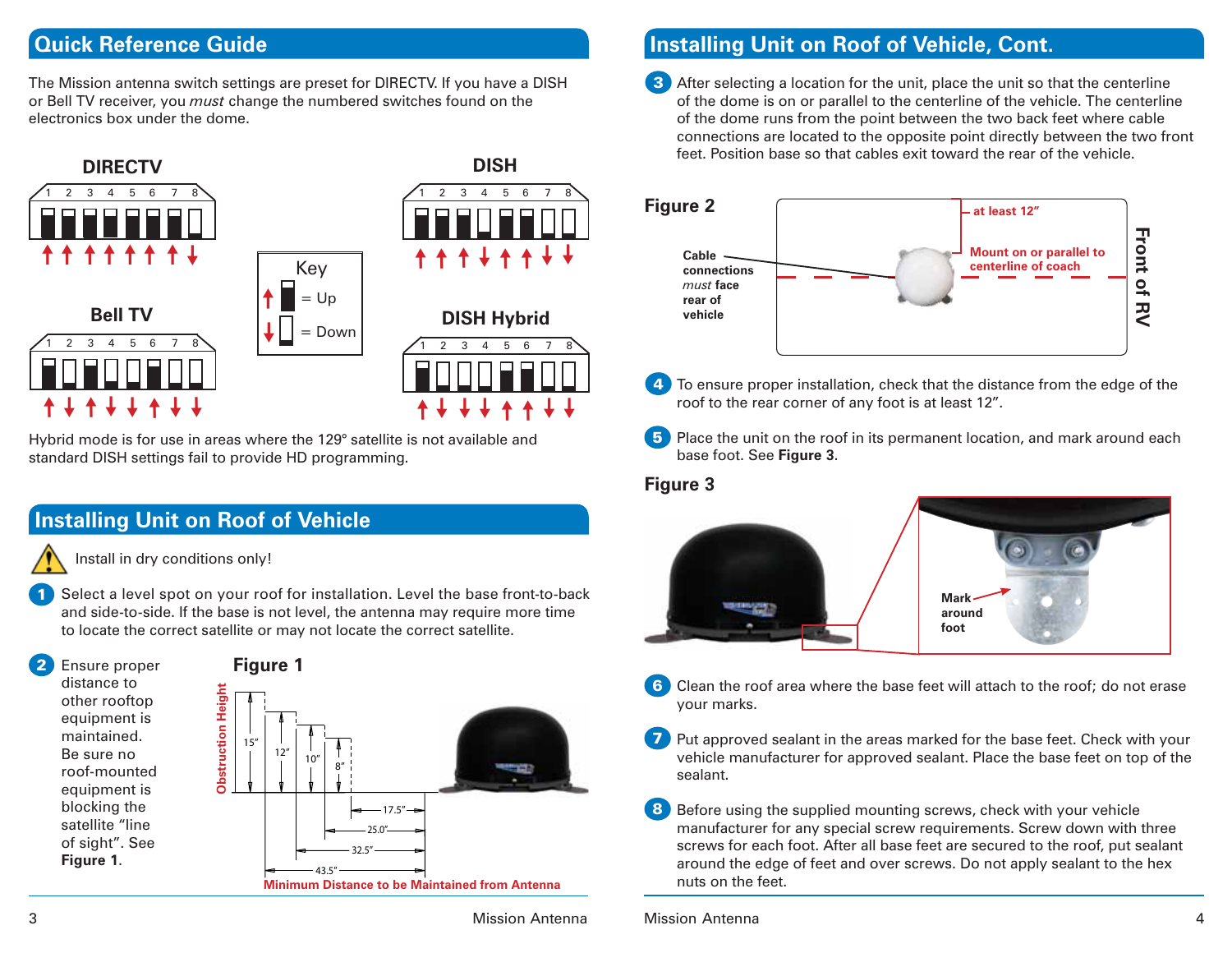## **Installing the Cables**

Connect the quick disconnect power cable to the quick disconnect socket on the back of the RoadTrip Mission unit. See **Figure 4** below. 1

#### **Figure 4**



**Quick Disconnect Socket**

**Main Port**

**Secondary Port**

- Decide the best location for the power and coax cables to enter the vehicle. Decide the location of the power switch and receiver. Drill a 34" hole in the roof, and push the wires inside, making sure the cables are accessible from the area where the power switch and receiver will be located. 2
- Connect a coax cable from the "Satellite in" port of the primary receiver to the main port on the back of the RoadTrip Mission unit. For a two receiver or dual tuner (DVR) installation, connect a second coax cable (not provided) to the secondary port on the back of the RoadTrip Mission unit. Note: the secondary receiver will not toggle. 3
- Place the provided cable entry plate over the hole and cables. Screw the plate in place. Seal the plate and screw holes with approved sealant (not included). 4

Depending on the length of the cable, you may need to use cable clamps or wire ties (not provided) between the unit and the cable entry plate. Clamping every 12–16" should eliminate any unnecessary cable movement.

# **Overall Installation**



Nicks or cuts in wiring jacket may cause water to leak into vehicle.



## **Installing the Dome**

Note: this is not required for DIRECTV Installation. This is only required if the dome has been removed to change the switch settings (see page 3).



Place the RoadTrip Mission dome over the unit so that the decals on the dome face away from the centerline of the vehicle.



- Line up the holes in the dome with the holes in the RoadTrip Mission base.
- Insert all of the dome screws, and tighten. 3

## **Installing the Power Switch**

- Choose a location to install the RoadTrip Mission power On/Off switch. When selecting a location, remember that you will need to run the +12VDC power cable from the RoadTrip Mission antenna to the switch. 1
	-

**2** For a wall or panel mount, drill  $1\frac{1}{4}$  hole, and pull wires through wall or panel.



- Be sure the switch is in the Off position before continuing. See Figure 6. 3
- Connect the +12V power wire from the vehicle to a small red flag connector. 4
- Connect a small red flag connector to isolated spade on switch. 5
- Connect the red wire from the antenna to the small red flag connector. 6
- Connect the small red flag connector to the center spade on switch. 7
- 8 Slide the ground wire from the vehicle into one end of the barrel crimp splice, and slide the black ground wire from the antenna into the opposite end of the splice. Crimp the splice.

Continue to page 7 for DISH receiver setup or page 11 for DIRECTV receiver setup.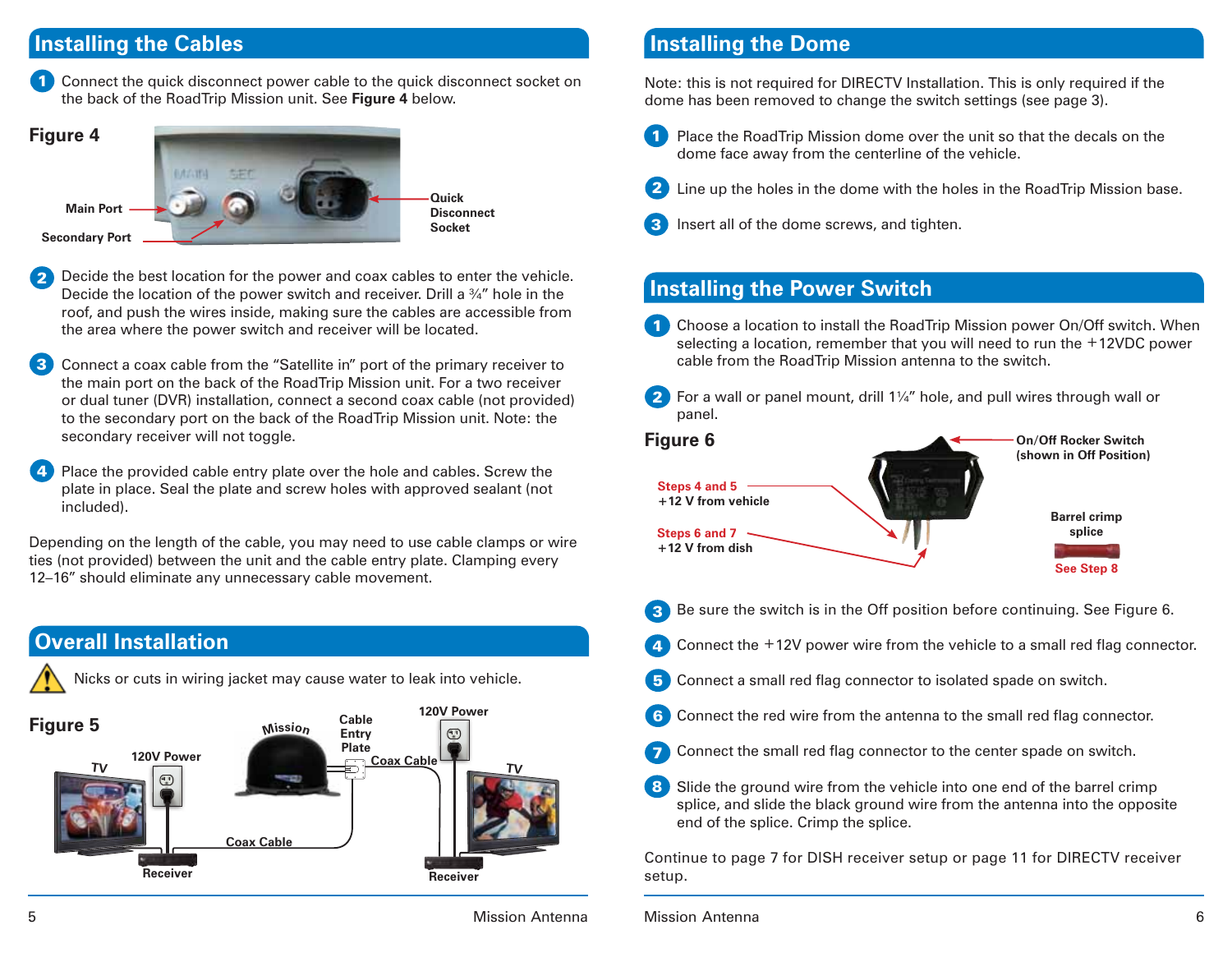# **DISH Receiver Setup**



Before turning the Mission antenna on, follow the steps below to clear out any existing receiver settings. If your receiver differs from the options shown, you may need to consult your receiver manual. The wording and display used in your receiver may differ slightly.

**For help, email help@winegard.com or call 1-800-788-4417**

**Setup**.



2 d sh System Setup Caller ID History Ð Purchase History | 4 **Factory Detaults 16 Dolby Digita** Ю **HDTV Setup** 的 **Local Channels** Ю Cancel Ю

Select option 1, **Installation**.

Before starting, disconnect coax cable from "Sat In" on back of receiver. Press **Menu** on your remote. Select option 6, **System** 

# **DISH Receiver Setup**





Select **Test**.

**Switch**.

It will go through a number of steps, then return to the screen shown here with previous information cleared.

Move over to select **Check** 

If at any point it asks you to save, select **Save** or **Yes**.

**Reconnect the coaxial cable to the "Sat In" port** on back of receiver. Now **turn on the antenna**. Allow it 3–4 minutes to acquire satellites.

(**If you have an In-Motion system,** after the search routine is complete the system will take another 6 minutes before going into "Sleep Mode". Once it does, the unit will be completely silent. **Do not proceed to Step 6 until this has happened.**)



Select option 1, **Point Dish**.



installed switch, the antenna is ready for use.

Check that there are no checkmarks by SuperDISH or Alternate.

Next, select **Test** again.

This time it will install the SW64 switch. *This SW64 switch is a DISH receiver setting, not a physical part.*

When you see the SW64 as the

7 Mission Antenna notice. Call Winegard tech line for assistance: 1-800-788-4417. Disclaimer: Receiver setup instructions are accurate at time of printing and may change without<br>notice. Call Winegard tech line for assistance: 1-800-788-4417. Mission Antenna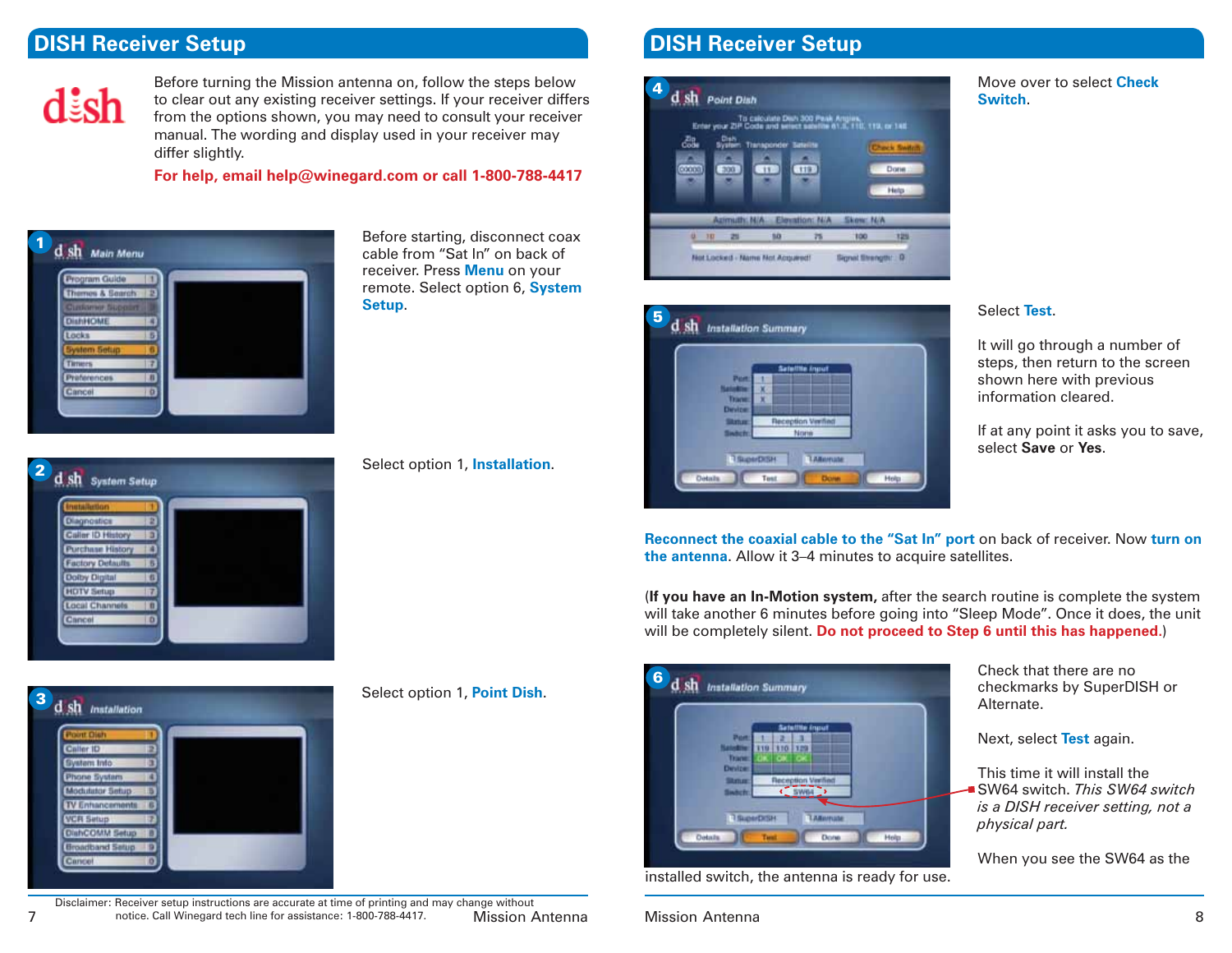## **Receiver Recommendations**

The Mission antenna will operate with most DISH receivers. **Winegard does not recommend using receivers with hard drives not recommended by the manufacturer for mobile applications. Winegard recommends using a single tuner DISH receiver.**

# *DISH Satellite Coverage*

The antenna will locate and toggle between satellites 110°, 119° and 129° in Western Arc Mode. The Mission antenna will not operate in all areas where satellites 110°, 119° and 129° are available.

The antenna will locate and toggle between satellites 110°, 119° and 61.5° in Hybrid mode. The antenna will not operate in all areas where satellites 110°, 119° and 61.5° are available.

Satellite coverage maps are based on level, stationary operation. **Reception interruption may also occur during adverse weather conditions.**

# **DISH satellites 110° & 119° coverage map (Dotted area indicates coverage.)**

Coverage maps are for reference only and do not guarantee coverage.

## *DISH Satellite Coverage, Cont.*





#### *DISH Eastern Arc*

Hybrid mode is for use with DISH in the Northeast where the 129° satellite is not available. If neither DISH Western Arc nor DISH Hybrid Mode will provide an HD signal, then the Eastern Arc may be used.

*Please note that Eastern Arc is only an option for stationary models and is not compatible with in-motion models.*

Consult the map above. If you are in the 61.5° coverage area, use the DISH Eastern Arc. See switch settings below.

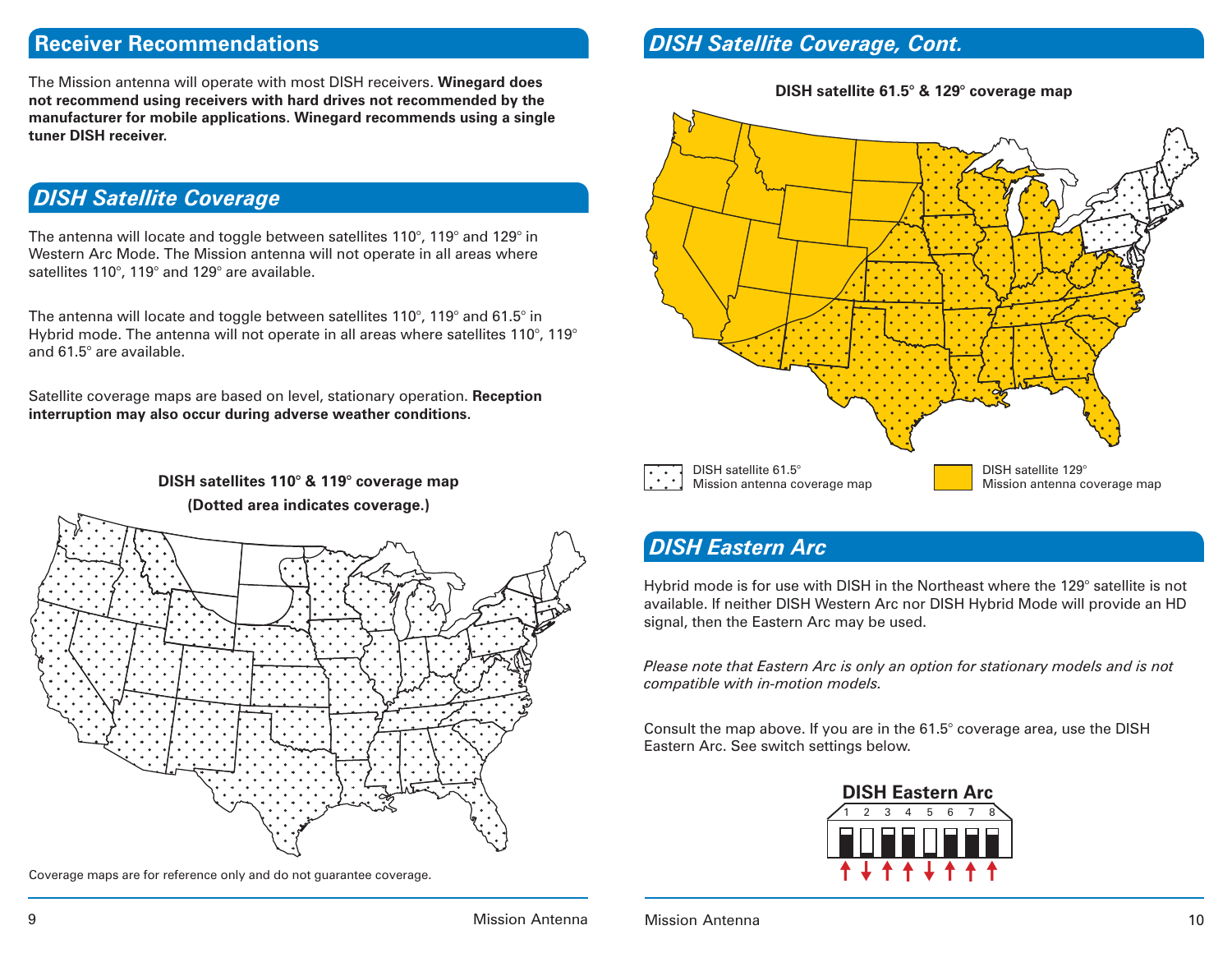## **DIRECTV Receiver Setup**



If your receiver differs from the options shown, you may need to consult your receiver manual. The wording and display used in your receiver may differ slightly. For more information on receiver compatibility and

programming, visit www.winegard.com/receivers.

**For help, email help@winegard.com or call 1-800-788-4417**

**Setup**.

Press **Menu** on your remote, and then select **Parental, Fav's &**

Select **System Setup**.



2 断限 < | Parental, Fav's & Setup a Parental Controls **Favorite Channel** נפ



In your receiver menu, you will need to identify the Satellite Menu. Once there, find the option for **Satellite Setup**.



You may be required to press the **DASH (-)** before proceeding (underneath #7 on the remote).



Once it does, the unit will be completely silent.)

If you want to check signal strengths, choose **Signal Strength** from the menu options before returning to this screen.

#### Now, press **Continue**.



Continue with step 7 on the next page.

#### Select **3-LNB (18"x20")** or **3 Satellites**. If given the option of SWM or Multi-switch, select **Multiswitch**.

Now power on the Mission antenna, and allow it a few minutes to acquire signal.

(After the search routine is complete, **the in-motion antenna will take another 6 minutes before going into "Sleep Mode"**.

Your installation will be verified.

Disclaimer: Receiver setup instructions are accurate at time of printing and may change without 11 motice. Call Winegard tech line for assistance: 1-800-788-4417. Mission Antenna Mission Antenna 12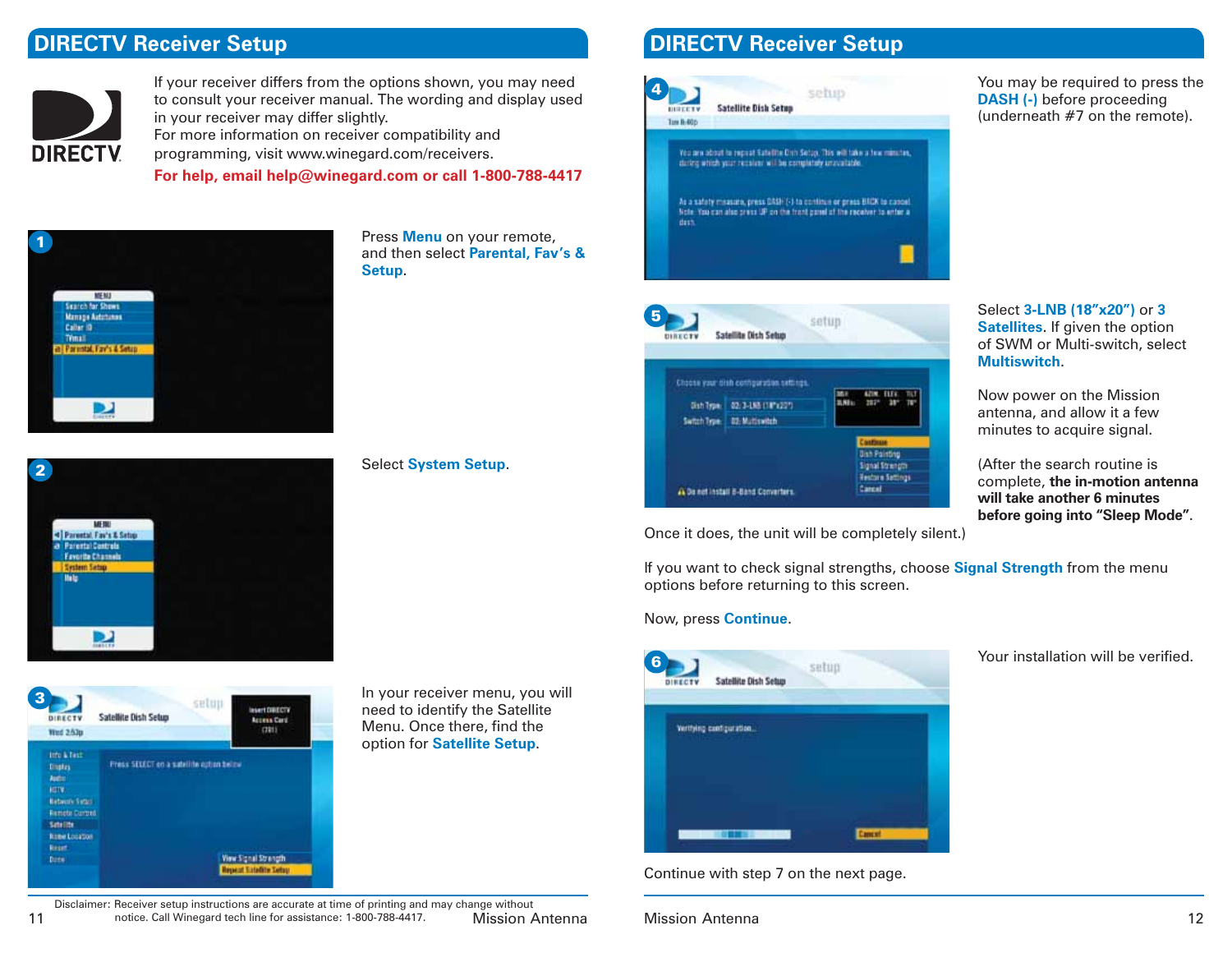

101% Complete

**Continue** 

Installation Status screen. This is normal to see one or two boxes with an X instead of a  $\angle$ .

#### Select **Continue**.



The receiver will run Data Feed and Guide Feed Tests for a few moments.



 $5.07111$ 

**Browse the Guide** 

**Guided Setup Complete** 

Congratulations? You have completed Suided Setup. Press SELECT to

You will be prompted to set up the remote. Select **Setup Remote Later** to do this at a later time.

#### Select **Watch DIRECTV**.

The program guide will download.

When the status bar reaches 100%, press **Continue**.



#### **Receiver Recommendations**

The Mission antenna will operate with most DIRECTV receivers. **Winegard does not recommend using receivers with hard drives not recommended by the manufacturer for mobile applications.** Winegard does not recommend using an HD receiver since HD programming will not be available.

#### 13 Mission Antenna

12

Wed 12-03p

watch DIRECTV.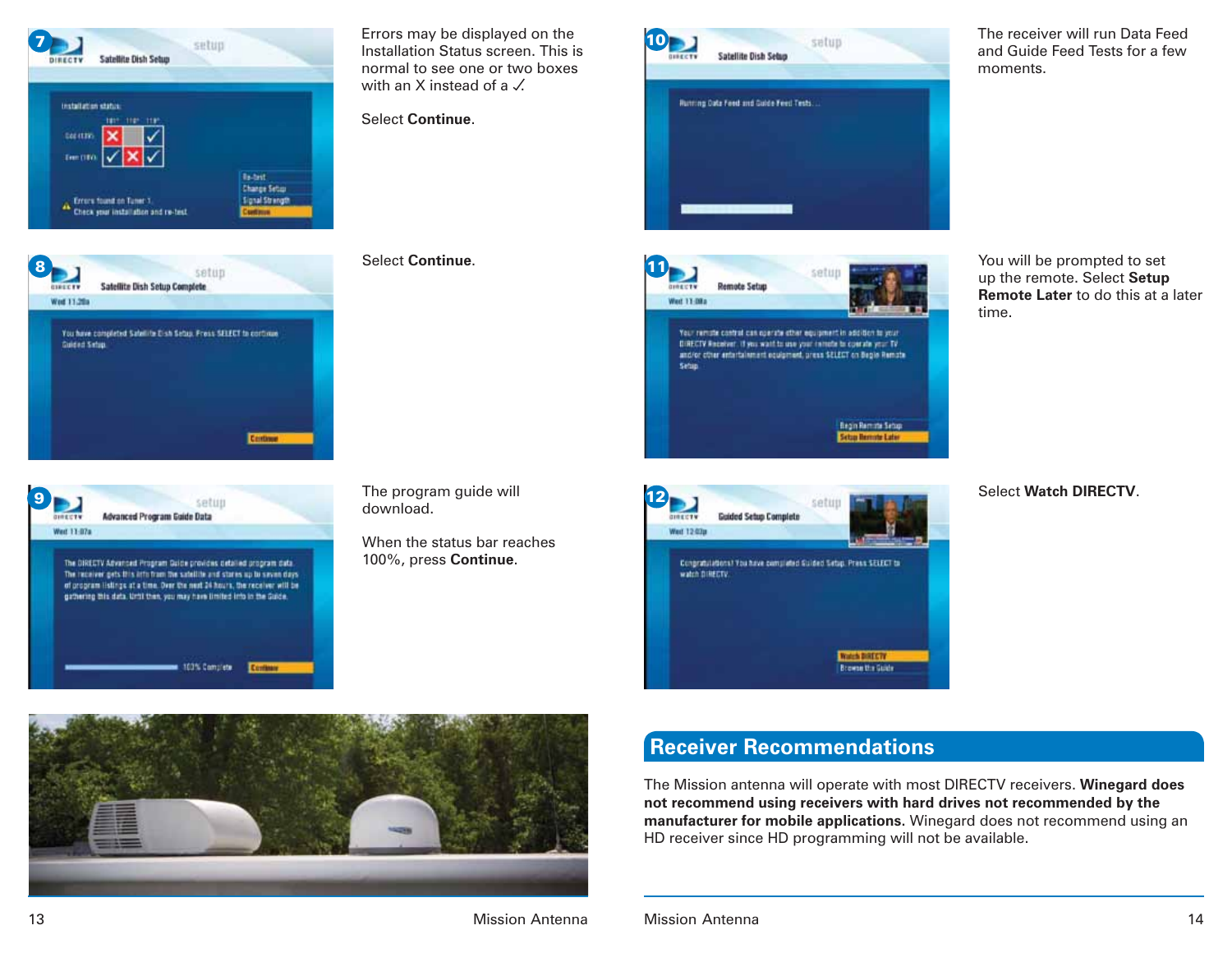## *DIRECTV Satellite Coverage*

The antenna will locate and toggle between satellites 101° and 119°. The Mission antenna will not operate in all areas where satellites 101° and 119° are available.

The Mission antenna is not compatible with 110° or KA-band satellites 99° and 103°.

Refer to the figure below for an operational coverage map of satellite 101° and 119°.

Satellite coverage maps are based on level, stationary operation. **Reception interruption may also occur during adverse weather conditions.**

**DIRECTV satellite 101° & 119° coverage map**



Coverage maps are for reference only and do not guarantee coverage.

## **Operating the Mission Antenna**

- Turn on receiver and television set. The antenna must be connected to a receiver plugged into 120VAC. 1
- Verify that you are getting the receiver's menu screens on the television. These screens are available with or without the dish finding the signal. 2
- Turn the power switch on for the antenna. Within 10–15 seconds the dish will begin moving and should make one or two revolutions during startup. During this process it is normal to hear a slight grinding sound as the unit checks its rotational limits. This does not harm the unit. A stationary system will now begin searching for satellite. An in-motion system will pause to acquire GPS**.** 3
- Once the dish begins its search, it pauses on signals long enough to determine which satellite it has found. The antenna may move off the signal in an effort to verify the signal and should return shortly. 4

**If you do not have signal, see "Troubleshooting" on page 17.** 

- **Because the Mission antenna uses information from the last location where it was on signal, satellite acquisition may take longer if the dish is inactive over long distance traveling.**
- 5 For an in-motion system, after it has verified the correct satellite, it will continue to track the signal. The unit will go into "Sleep Mode" if the vehicle is stationary for 6 minutes. This involves a quick verification process where signal may be lost, then return to the signal and be silent. If the vehicle begins moving greater than 10 MPH, the in-motion Mission will resume tracking mode.
- 

For smoother operation, use your on-screen guide to locate your channel rather than "channel surfing."

**Note:** there are certain areas within the U.S. where the Mission antenna may experience limited or no coverage of the 129° satellite for HD programming. DISH home coverage has the same limitations. Problem areas include Washington, Oregon and California, but limited coverage may extend past these areas. Contact DISH for additional coverage questions (888-825-2557).

#### **Maintenance**

The Mission antenna is designed to be maintenance free. However, it is a good idea to clean the dome from time to time with a soft cloth, water and dish soap.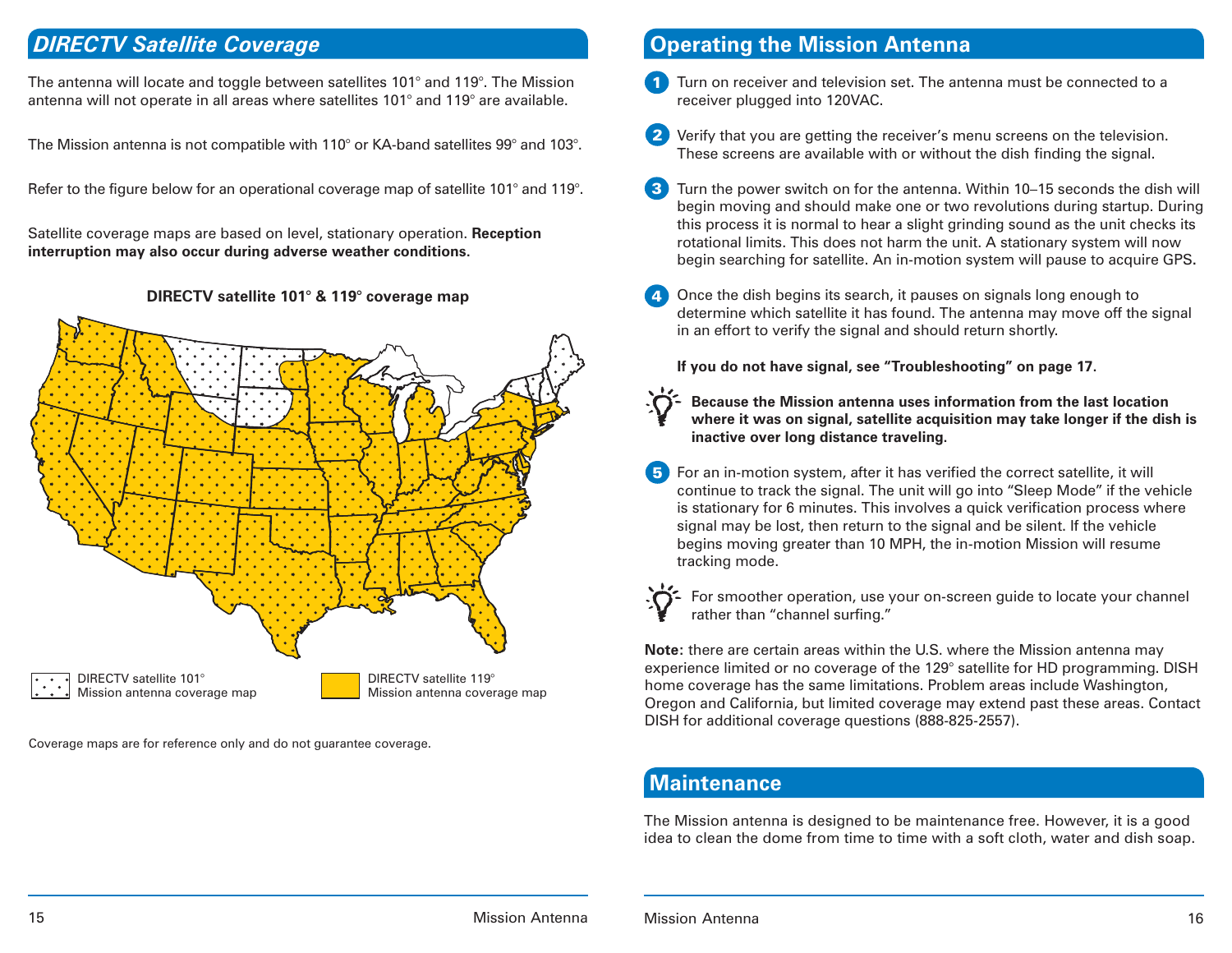# **Troubleshooting**

| <b>Issue</b>                                                                                              | <b>Possible Cause</b>                                                                                                                                                                                                                                                                                                                                                                                                                                                                                                                                               |
|-----------------------------------------------------------------------------------------------------------|---------------------------------------------------------------------------------------------------------------------------------------------------------------------------------------------------------------------------------------------------------------------------------------------------------------------------------------------------------------------------------------------------------------------------------------------------------------------------------------------------------------------------------------------------------------------|
| The antenna does not attempt to<br>find a satellite, or it never moves.                                   | Verify power source is providing $+12$ VDC to the antenna.<br>Ensure that the quick disconnect power connector is fully<br>seated and locked into the quick disconnect socket.                                                                                                                                                                                                                                                                                                                                                                                      |
| The antenna continuously<br>searches and eventually stops<br>without ever acquiring any<br>satellites.    | Verify the main coax cable from the antenna is connected to the<br>"Satellite In" port on the back of the receiver.<br>Verify all coax cables are properly terminated and that there are<br>no loose connections.<br>Check to see if the southern sky is clear. Trees, buildings, large<br>signs or an overpass can block the signal.<br>Rain, snow, or excessive dew on the dome can interrupt the<br>signal. Brush any snow or dew off of the dome. If heavy rain or<br>snowfall is blocking the signal, it may be necessary to wait until<br>the weather clears. |
| With DIRECTV, the dish will find<br>the alternate satellite but not the<br>primary satellite.             | Make sure that the switches on the electronics control box are<br>set for DIRECTV. See page 3. These switches are found on the<br>electronics box under the dome.                                                                                                                                                                                                                                                                                                                                                                                                   |
| I am not getting all of the DISH<br>channels that I subscribed to.                                        | Go to the Check Switch Menu on the receiver. Make sure it is<br>set for SW64. Both even and odd transponders on satellite 110°,<br>119°, and 129° should be listed.<br>Local programming may not be available outside of your local<br>coverage area.                                                                                                                                                                                                                                                                                                               |
| I have switched satellite service<br>providers. How do I set my dish<br>for my new provider?              | Remove the dome, and set switches to correct provider. See<br>switch settings on page 3.                                                                                                                                                                                                                                                                                                                                                                                                                                                                            |
| My receiver appears to be locked<br>up and is not responding.                                             | DIRECTV users should reboot by one of the following methods:<br>Press the red reset button on the inside of the small door on the<br>receiver, OR unplug the receiver from AC outlet for 20 seconds,<br>and plug back in.                                                                                                                                                                                                                                                                                                                                           |
|                                                                                                           | DISH users should reboot by one of the following methods:<br>Press and hold the power button on the receiver for 15 seconds,<br>and then release, OR unplug the receiver from AC outlet for 20<br>seconds, and plug back in.                                                                                                                                                                                                                                                                                                                                        |
| The antenna appears to lock onto<br>signal, but my receiver does not<br>show a picture or signal reading. | Verify the switch settings are set correctly for the desired<br>provider. See switch settings on page 3.                                                                                                                                                                                                                                                                                                                                                                                                                                                            |
|                                                                                                           | DIRECTV users should verify the antenna type is set to either 3<br>LNB "18X20" or 2 LNB oval.                                                                                                                                                                                                                                                                                                                                                                                                                                                                       |
|                                                                                                           | DISH/Bell users should verify the "Check Switch" installed in<br>the receiver; DISH users should verify this to be SW64, and Bell<br>users should verify this to be SW42. Note: a new receiver will<br>initially have an "Unknown Check Switch", but the antenna will<br>still perform a search; however, it will not toggle to alternate<br>satellites.                                                                                                                                                                                                            |

#### **WINEGARD MOBILE PRODUCTS LIMITED WARRANTY (2 YEARS PARTS; 1 YEAR LABOR)**

Winegard Company warrants this product against defects in materials or workmanship for a period of two (2) years from the date of original purchase. During year one (1) of such warranty, Winegard Company will also pay authorized labor costs to an authorized Winegard dealer to repair or replace defective products. No warranty claim will be honored unless at the time the claim is made, Customer presents proof of purchase to an authorized Winegard dealer (to locate the nearest authorized Winegard dealer, contact Winegard Company, 3000 Kirkwood Street, Burlington, Iowa 52601, Telephone 800-288-8094 or visit www.winegard.com). Customer must provide proof of purchase with a dated sales receipt for the Winegard product to verify the product is under warranty. If the date of purchase cannot be verified, the warranty period shall be considered to begin thirty (30) days after the date of manufacture.

If a defect in material or workmanship is discovered, Customer may take the product to an authorized Winegard dealer for service. Customer must provide proof of purchase to verify the product is under warranty. If the product is brought to an authorized Winegard dealer for service prior to expiration of year one (1) of the warranty period and a defect in material or workmanship is verified by Winegard Technical Services, Winegard Company will cover the Winegard dealer's labor charges for warranty service. The Winegard dealer must contact Winegard Technical Services in advance for pre-approval of the service. Approval of the service is at the sole discretion of Winegard Company.

Alternatively, Customer may ship the product prepaid to Winegard Technical Services (located at 3111 Kirkwood Street, Burlington, Iowa 52601, Telephone 800-788-4417). Customer must return the product along with a brief description of the problem and provide Winegard Technical Services with Customer's name, address, and phone number. Customer must also provide proof of purchase to verify the product is under warranty. If the product is returned before the expiration of the warranty period, Winegard Company will (at its option) either repair or replace the product.

This Limited Warranty does not apply if the product has been damaged, deteriorates, malfunctions or fails from: improper installation, misuse, abuse, neglect, accident, tampering, modification of the product as originally manufactured by Winegard in any manner whatsoever, removing or defacing any serial number, usage not in accordance with product instructions or acts of nature such as damage caused by wind, lightning, ice or corrosive environments such as salt spray and acid rain. This Limited Warranty also does not apply if the product becomes unable to perform its' intended function in any way as a result of the television signal provider making any changes in technology or service.

#### **RETURN AUTHORIZATION POLICY**

 A Return Material Authorization (RMA) is required prior to returning any product to Winegard Company or Winegard Warranty Services under this warranty policy. Please call our Technical Services Department at 800-788-4417 or send an e-mail to warranty@winegard.com to obtain the RMA number. Please furnish the date of purchase when requesting an RMA number. Enclose the product in a prepaid package and write the RMA number in large, clear letters on the outside of the package. To avoid confusion or misunderstanding, a shipment(s) without an RMA number(s) or an unauthorized return(s) will be refused and returned to Customer freight collect.

WINEGARD COMPANY DOES NOT ASSUME ANY LIABILITIES FOR ANY OTHER WARRANTIES, EXPRESS OR IMPLIED, MADE BY ANY OTHER PERSON.

ALL OTHER WARRANTIES WHETHER EXPRESS, IMPLIED OR STATUTORY INCLUDING WARRANTIES OF FITNESS FOR A PARTICULAR PURPOSE AND MERCHANTABILITY ARE LIMITED TO THE TWO YEAR PERIOD OF THIS WARRANTY.

In states that do not allow limitations on implied warranties, or the exclusion of limitation of incidental or consequential damages, the above limitations or exclusions do not apply.

Some states do not allow limitations on how long an implied warranty lasts, or the exclusion of limitation of incidental or consequential damages, so the above limitations or exclusions may not apply to you.

This warranty gives Customer specific legal rights. Customer may also have other rights that may vary from state to state

> **SATELLITE RECEIVER WARRANTY** See manufacturer's limited warranty policy.

> > WS-MOBWARREV2 Rev. 6 9-14